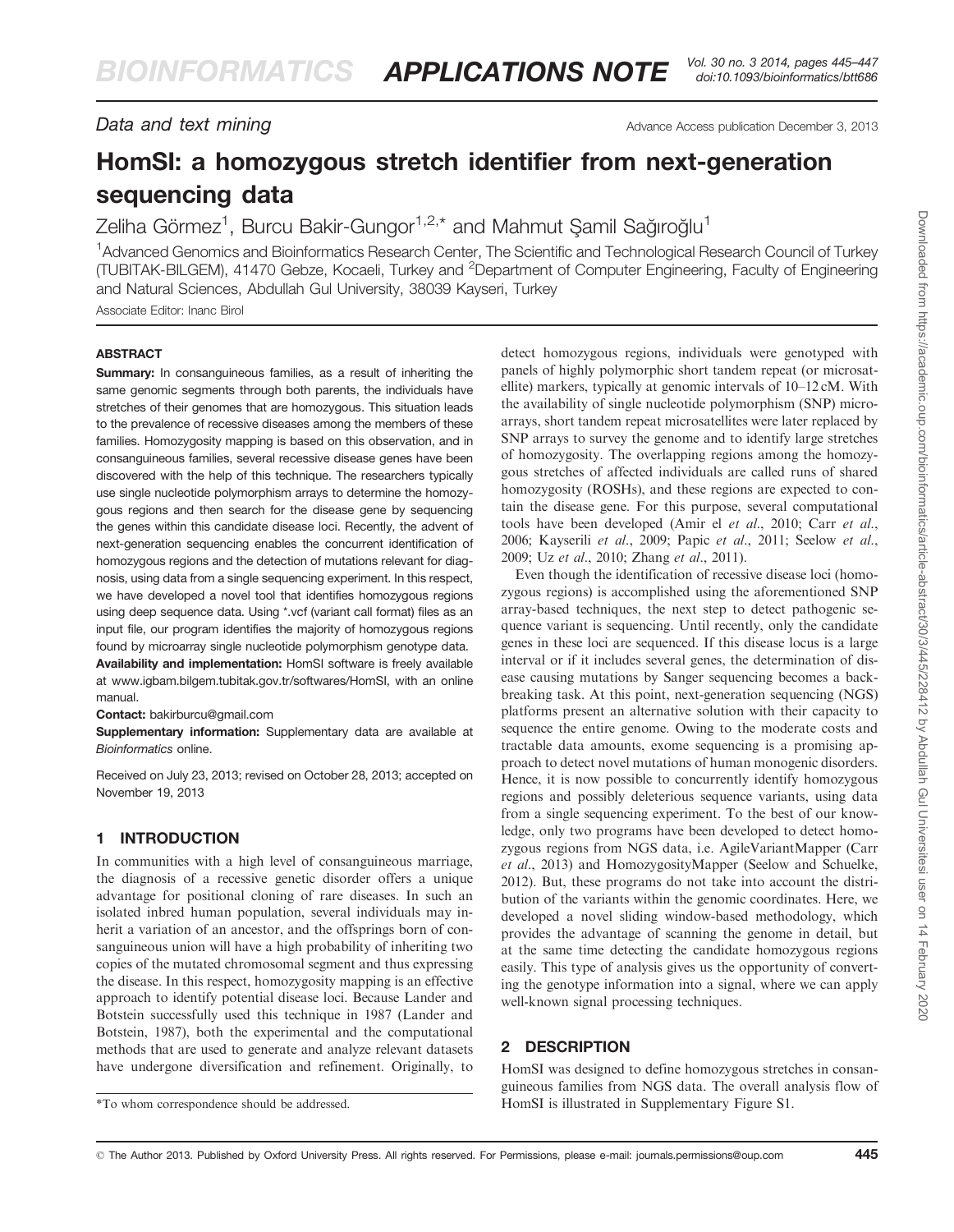#### 2.1 Processing NGS data

Variant call format (\*.vcf) files are standard output files of variant identification programs that process NGS data. These files can be directly used as an input file to HomSI. Because the read depths for some regions might be low, we provide users different filtering options such as quality-based user-defined region or variant-based filtering. Details are available in the user manual.

To identify and visualize the homozygous stretches, HomSI processes each variant and generates several graphs. Here, we illustrate HomSI outputs using autosomal recessive Klippel Feil Syndrome dataset [\(Bayrakli](#page-2-0) et al., 2013). In Figure 1(a–b), the genotype information is plotted for different individuals, where the *x*-axis shows the samples and the *y*-axis indicates genomic coordinates. The variants of an index case are colored in blue for homozygous and in yellow for heterozygous cases. For other individuals, although a homozygous variant is indicated

with blue, the contrasting homozygous is represented with white and the heterozygous with orange. For all individuals, gray indicates no call and yellow indicates non-informative SNPs, which are heterozygous for index case (see [Supplementary Table S1](http://bioinformatics.oxfordjournals.org/lookup/suppl/doi:10.1093/bioinformatics/btt686/-/DC1) for details). HomSI starts with an unbiased approach and generates homozygosity maps for whole genome (Fig. 1a). Once a continuous blue line, which is shared among affected individuals, but not in unaffected ones, is recognized as in Figure 1a, the user can zoom in this region on the chromosome-based representation (Fig. 1b).

To be able to identify the ROSHs, we normalized the number of homozygous and heterozygous variants within each window separately (named as Hom and Het signals) and plotted these signals for each affected (Fig. 1c) and unaffected (Fig. 1d) individual. Using the differences between the Hom and Het signals, which were plotted for each individual in Figure 1e, a prediction signal was generated in Figure 1f. This final signal indicates the



Fig. 1. A subset of the graphs produced by HomSI. (a) Graphical representation of genome-wide homozygosity map for affected (five columns in left) and unaffected (three columns in right) individuals. Dashed box indicates ROSH among affected individuals. (b) Homozygosity map of chromosome 17. Shared homozygous region by the affected individuals is surrounded with a black rectangle. First column shows index case, second to fifth columns show the other four affected individuals and sixth to eight columns show the control individuals. (c and d) Hom signal with red and Het signal with blue for an (c) affected and (d) unaffected individual. (e) Differences between the Hom and Het signals are plotted for all individuals. (f) Prediction signal of chromosome 17